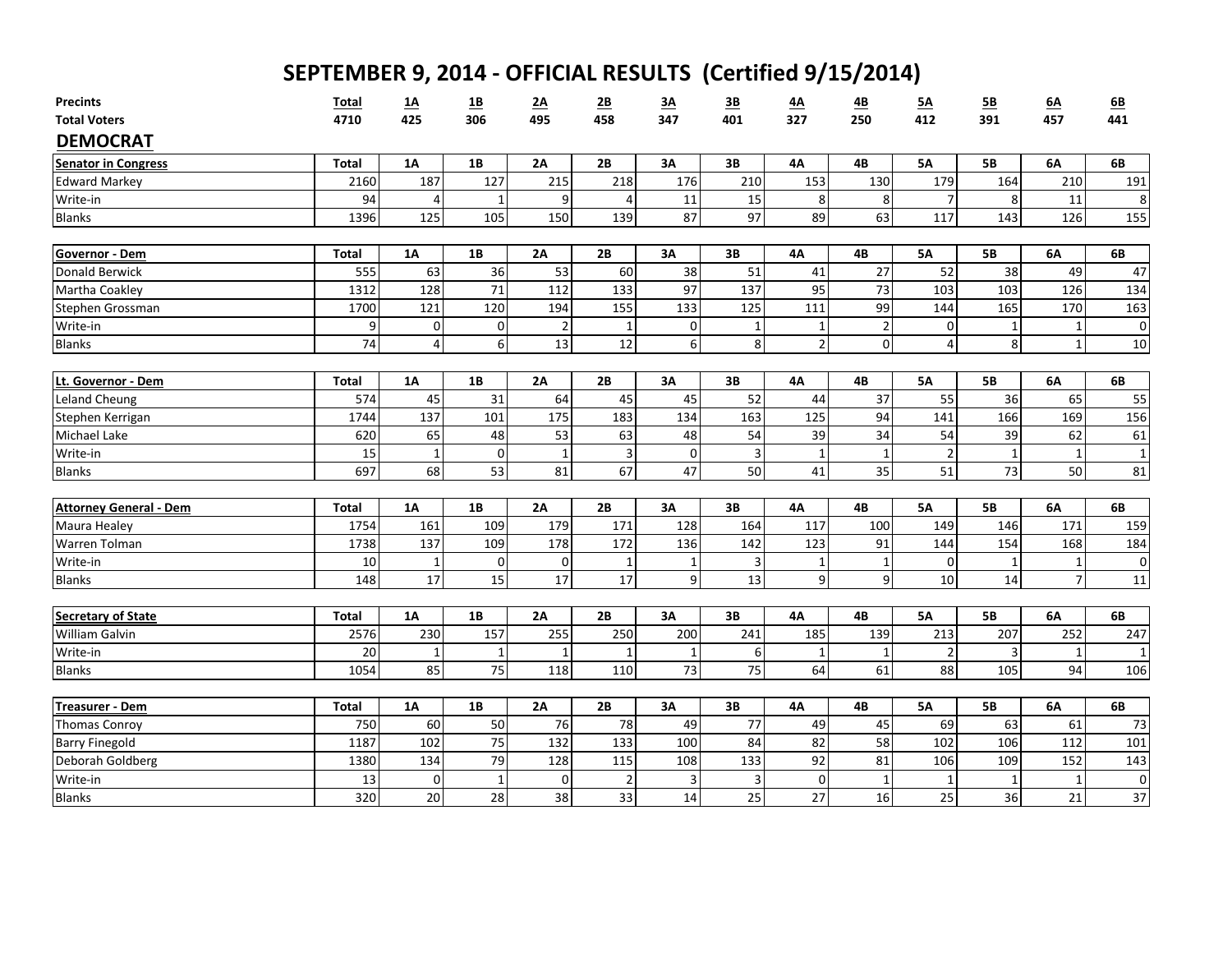| <b>Precints</b>                           | <b>Total</b> | $\underline{1A}$        | <u>1B</u>       | <u>2A</u>      | <u>2B</u>      | 3A              | <u>3B</u>        | 4A              | <u>4B</u>       | 5A             | 5B                      | 6A             | 6B             |
|-------------------------------------------|--------------|-------------------------|-----------------|----------------|----------------|-----------------|------------------|-----------------|-----------------|----------------|-------------------------|----------------|----------------|
| <b>Total Voters</b>                       | 4710         | 425                     | 306             | 495            | 458            | 347             | 401              | 327             | 250             | 412            | 391                     | 457            | 441            |
| <b>DEMOCRAT</b>                           |              |                         |                 |                |                |                 |                  |                 |                 |                |                         |                |                |
| <b>Auditor</b>                            | <b>Total</b> | 1A                      | 1B              | 2A             | 2B             | 3A              | 3B               | 4Α              | 4B              | <b>5A</b>      | <b>5B</b>               | 6A             | 6B             |
| Suzanne Bump                              | 2274         | 208                     | 137             | 228            | 213            | 184             | 219              | 163             | 131             | 181            | 178                     | 229            | 203            |
| Write-in                                  | 26           | $\overline{2}$          | $\mathbf 0$     | $\mathbf{1}$   | $\mathbf 2$    | $\overline{2}$  | 5                | 3               | $\overline{2}$  | $\overline{c}$ | 3                       | $\mathfrak{p}$ | $\overline{2}$ |
| <b>Blanks</b>                             | 1350         | 106                     | 96              | 145            | 146            | 88              | 98               | 84              | 68              | 120            | 134                     | 116            | 149            |
|                                           |              |                         |                 |                |                |                 |                  |                 |                 |                |                         |                |                |
| <b>Rep in Congress</b>                    | <b>Total</b> | <b>1A</b>               | <b>1B</b>       | 2A             | 2B             | 3A              | 3В               | 4A              | 4B              | <b>5A</b>      | <b>5B</b>               | 6A             | 6B             |
| Stephen Lynch                             | 2800         | 245                     | 168             | 278            | 290            | 210             | 258              | 204             | 149             | 235            | 222                     | 272            | 269            |
| Write-in                                  | 28           | $\pmb{0}$               | $\pmb{0}$       | $\overline{2}$ | $\mathbf{1}$   | $\overline{2}$  | $\boldsymbol{6}$ | $\mathbf 2$     | $\overline{2}$  | 6              | $\overline{\mathbf{3}}$ | $\overline{2}$ | $\overline{2}$ |
| <b>Blanks</b>                             | 822          | 71                      | 65              | 94             | 70             | 62              | 58               | 44              | 50              | 62             | 90                      | 73             | 83             |
|                                           |              |                         |                 |                |                |                 |                  |                 |                 |                |                         |                |                |
| Councilor (District 1 - 2)                | <b>Total</b> | 1A                      | 1B              | 2A             | 2B             | 3A              | 3В               | 4A              | 4B              | <b>5A</b>      | 5В                      | 6A             | 6В             |
| Robert L. Jubinville                      | 580          | 127                     | 104             | 180            | 169            |                 |                  |                 |                 |                |                         |                |                |
| <b>Bart Andrew Timilty</b>                | 411          | 115                     | 62              | 114            | 120            |                 |                  |                 |                 |                |                         |                |                |
| Write-in                                  | $\mathbf{1}$ | $\pmb{0}$               | $\mathbf 0$     | $\Omega$       | $\mathbf{1}$   |                 |                  |                 |                 |                |                         |                |                |
| <b>Blanks</b>                             | 292          | 74                      | 67              | 80             | 71             |                 |                  |                 |                 |                |                         |                |                |
|                                           |              |                         |                 |                |                |                 |                  |                 |                 |                |                         |                |                |
| Councilor (District 3 - 6)                | <b>Total</b> | 1A                      | 1B              | 2A             | 2B             | 3A              | 3B               | 4Α              | 4B              | <b>5A</b>      | <b>5B</b>               | 6A             | 6B             |
| C.A. Iannella, JR                         | 1407         |                         |                 |                |                | 168             | 216              | 157             | 123             | 172            | 159                     | 220            | 192            |
| Write-in                                  | 21           |                         |                 |                |                | $\overline{4}$  | 5                | $\overline{2}$  | $\overline{2}$  | 4              | $\overline{2}$          | $\overline{2}$ | $\mathbf 0$    |
| <b>Blanks</b>                             | 938          |                         |                 |                |                | 102             | 101              | $\overline{91}$ | $\overline{76}$ | 127            | 154                     | 125            | 162            |
|                                           |              |                         |                 |                |                |                 |                  |                 |                 |                |                         |                |                |
| Senator in General Court (District 1 - 2) | <b>Total</b> | <b>1A</b>               | 1B              | 2A             | 2B             | 3A              | 3B               | 4A              | 4B              | <b>5A</b>      | <b>5B</b>               | 6A             | 6B             |
| <b>Brian Joyce</b>                        | 833          | 215                     | 147             | 246            | 225            |                 |                  |                 |                 |                |                         |                |                |
| Write-in                                  | 6            | $\pmb{0}$               | $\mathbf 2$     | $\overline{2}$ | $\overline{a}$ |                 |                  |                 |                 |                |                         |                |                |
| <b>Blanks</b>                             | 445          | 101                     | 84              | 126            | 134            |                 |                  |                 |                 |                |                         |                |                |
|                                           |              |                         |                 |                |                |                 |                  |                 |                 |                |                         |                |                |
| Senator in General Court (District 3 - 6) | <b>Total</b> | <b>1A</b>               | 1B              | 2A             | 2B             | 3A              | 3В               | 4Α              | 4B              | <b>5A</b>      | <b>5B</b>               | 6A             | 6B             |
| John Keenan                               | 1518         |                         |                 |                |                | 181             | 228              | 155             | 140             | 197            | 173                     | 231            | 213            |
| Write-in                                  | 17           |                         |                 |                |                | 3               | 5                | $\mathbf{1}$    | $\overline{2}$  | $\overline{2}$ | $\overline{2}$          | $\mathcal{P}$  | $\mathbf 0$    |
| <b>Blanks</b>                             | 831          |                         |                 |                |                | 90              | 89               | 94              | 59              | 104            | 140                     | 114            | 141            |
|                                           |              |                         |                 |                |                |                 |                  |                 |                 |                |                         |                |                |
| Representative in General Court           | <b>Total</b> | 1A                      | 1B              | 2A             | 2B             | 3A              | 3B               | 4A              | 4B              | <b>5A</b>      | <b>5B</b>               | 6A             | 6B             |
| <b>Mark Cusack</b>                        | 2259         | 201                     | 148             | 240            | 236            | 167             | 221              | 147             | 130             | 177            | 186                     | 211            | 195            |
| Write-in                                  | 53           | $\overline{\mathbf{3}}$ | $\mathbf 2$     | $\overline{4}$ | 3              | $\overline{7}$  | $\overline{7}$   | $\overline{5}$  | $\mathbf{1}$    | 6              | $\overline{4}$          | 4              | $\overline{7}$ |
| <b>Blanks</b>                             | 1338         | 112                     | 83              | 130            | 122            | 100             | 94               | 98              | 70              | 120            | 125                     | 132            | 152            |
|                                           |              |                         |                 |                |                |                 |                  |                 |                 |                |                         |                |                |
| <b>District Attorney</b>                  | <b>Total</b> | 1A                      | 1B              | 2A             | 2B             | 3A              | 3В               | 4A              | 4B              | <b>5A</b>      | <b>5B</b>               | 6A             | 6B             |
| Michael Morrissey                         | 2534         | 220                     | 160             | 260            | 258            | 194             | 246              | 176             | 137             | 207            | 204                     | 233            | 239            |
| Write-in                                  | 20           | $\mathbf 0$             | $\mathbf{1}$    | $\overline{2}$ | $\mathbf{1}$   | $\overline{2}$  | 4                | $\overline{2}$  | $\mathbf{1}$    | 3              | $\mathbf{1}$            | $\overline{2}$ | $\mathbf{1}$   |
| <b>Blanks</b>                             | 1096         | $\overline{96}$         | $\overline{72}$ | 112            | 102            | $\overline{78}$ | 72               | $\frac{1}{72}$  | 63              | 93             | 110                     | 112            | 114            |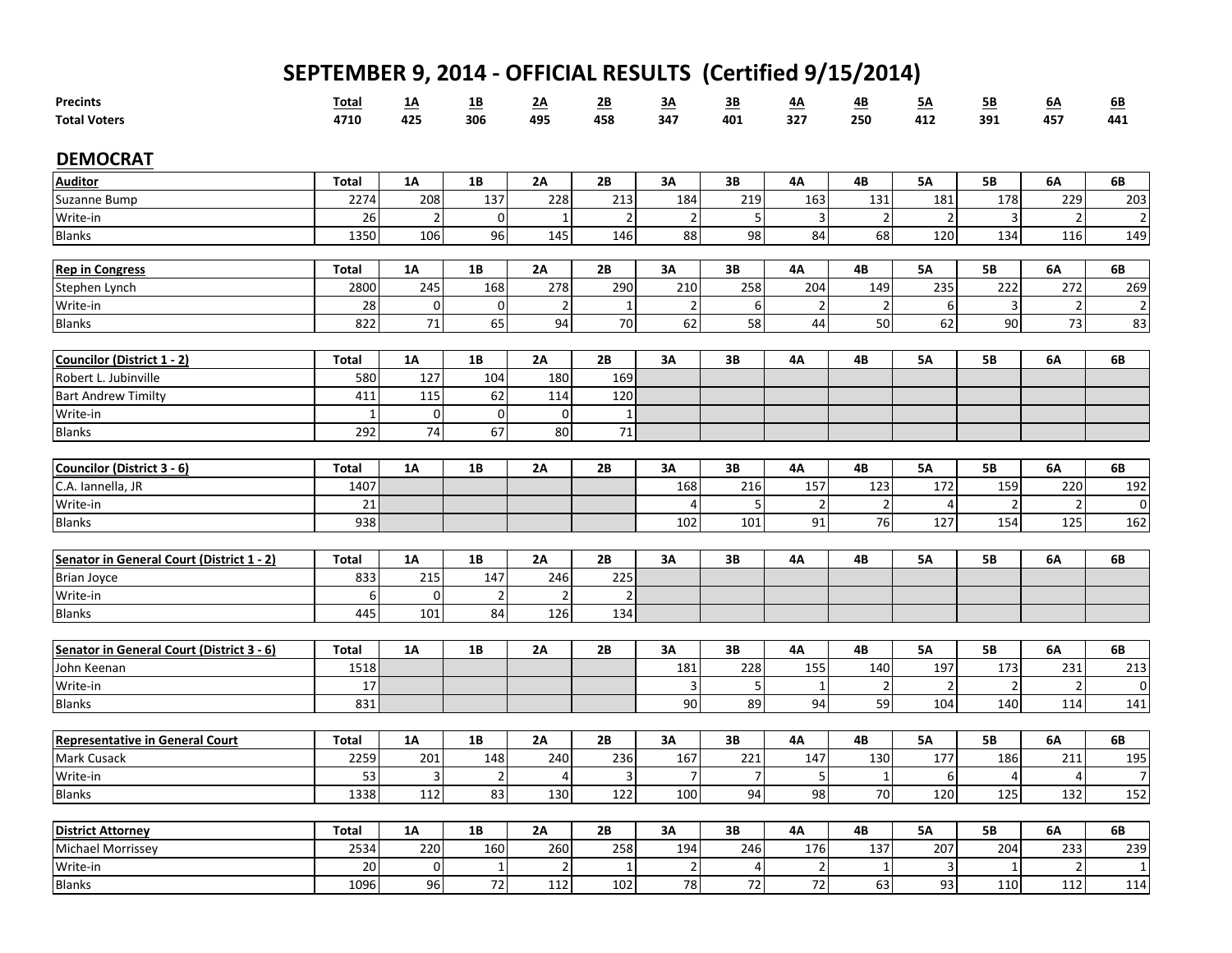| <b>Precints</b><br><b>Total Voters</b> | <b>Total</b><br>4710 | <u>1A</u><br>425 | <u>1B</u><br>306 | 2A<br>495 | $\underline{\mathbf{2B}}$<br>458 | <u>3A</u><br>347 | <u>3B</u><br>401 | <u>4A</u><br>327 | 4B<br>250 | <u>5A</u><br>412 | 5B<br>391 | <u>6A</u><br>457 | 6B<br>441 |
|----------------------------------------|----------------------|------------------|------------------|-----------|----------------------------------|------------------|------------------|------------------|-----------|------------------|-----------|------------------|-----------|
| <b>DEMOCRAT</b>                        |                      |                  |                  |           |                                  |                  |                  |                  |           |                  |           |                  |           |
| <b>Register of Probate</b>             | <b>Total</b>         | 1A               | 1B               | <b>2A</b> | 2B                               | 3A               | 3B               | 4A               | 4B        | <b>5A</b>        | <b>5B</b> | 6A               | 6B        |
| <b>Patrick McDermott</b>               | 2234                 | 202              | 144              | 222       | 230                              | 178              | 221              | 151              | 127       | 191              | 160       | 220              | 188       |
| Write-in                               | 18                   |                  | 2                | $\Omega$  | 3                                | 3                |                  |                  |           |                  |           |                  | 0         |
| <b>Blanks</b>                          | 1398                 | 113              | 87               | 152       | 128                              | 93               | 98               | 98               | 73        | 111              | 153       | 126              | 166       |
|                                        |                      |                  |                  |           |                                  |                  |                  |                  |           |                  |           |                  |           |
| <b>County Treasurer</b>                | <b>Total</b>         | 1A               | 1B               | 2A        | 2B                               | 3A               | 3В               | 4Α               | 4B        | <b>5A</b>        | <b>5B</b> | 6A               | 6B        |
| Joseph Connolly                        | 2263                 | 202              | 144              | 232       | 229                              | 174              | 229              | 155              | 129       | 195              | 162       | 218              | 194       |
| Write-in                               | 15                   | $\Omega$         |                  |           |                                  | 2                |                  |                  |           |                  |           |                  | 0         |
| <b>Blanks</b>                          | 1372                 | 114              | 88               | 142       | 130                              | 98               | 90               | 94               | 71        | 107              | 150       | 128              | 160       |
|                                        |                      |                  |                  |           |                                  |                  |                  |                  |           |                  |           |                  |           |
| <b>County Commissioner</b>             | <b>Total</b>         | <b>1A</b>        | 1B               | 2A        | 2B                               | 3A               | 3B               | 4A               | 4B        | <b>5A</b>        | <b>5B</b> | 6A               | 6B        |
| <b>Peter Collins</b>                   | 2157                 | 200              | 135              | 216       | 224                              | 170              | 215              | 147              | 123       | 181              | 151       | 209              | 186       |
| Write-in                               | 16                   | $\Omega$         |                  |           | ຳ                                | 2                |                  | 0                |           |                  |           |                  |           |
| <b>Blanks</b>                          | 1477                 | 116              | 97               | 158       | 135                              | 102              | 103              | 103              | 77        | 120              | 162       | 137              | 167       |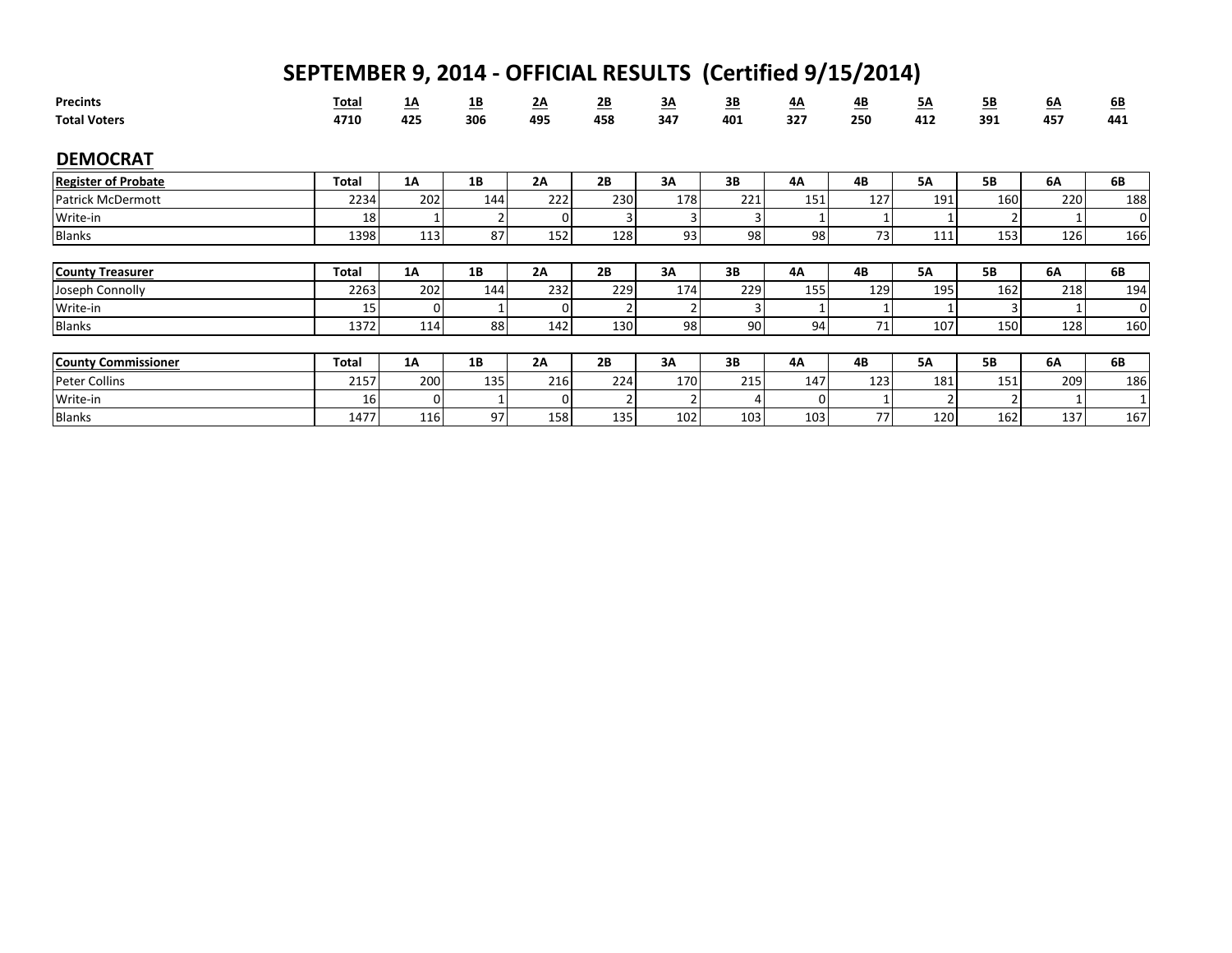| <b>Precints</b>                     | <b>Total</b>   | <u>1A</u>         | <u>1B</u>        | <u>2A</u>                  | <u>2B</u>      | 3A              | $\overline{\mathbf{3B}}$      | <u>4A</u>      | <u>4B</u>   | <u>5A</u>      | 5B                          | <u>6A</u>      | 6B                          |
|-------------------------------------|----------------|-------------------|------------------|----------------------------|----------------|-----------------|-------------------------------|----------------|-------------|----------------|-----------------------------|----------------|-----------------------------|
| <b>Total Voters</b>                 | 4710           | 425               | 306              | 495                        | 458            | 347             | 401                           | 327            | 250         | 412            | 391                         | 457            | 441                         |
| <b>REPUBLICAN</b>                   |                |                   |                  |                            |                |                 |                               |                |             |                |                             |                |                             |
| <b>Senator in Congress</b>          | <b>Total</b>   | <b>1A</b>         | 1B               | 2A                         | 2B             | 3A              | 3B                            | 4A             | 4B          | <b>5A</b>      | <b>5B</b>                   | 6A             | 6B                          |
| <b>Brian Herr</b>                   | 742            | 74                | 56               | 90                         | 69             | 44              | 60                            | 52             | 34          | 69             | 51                          | 84             | 59                          |
| Write-in                            | $\overline{3}$ | $\boldsymbol{0}$  | $\boldsymbol{0}$ |                            | $\mathbf 0$    | $\mathbf 0$     | 0                             | $\mathbf 0$    | $\mathbf 0$ | 1              | $\mathbf 0$                 |                | $\pmb{0}$                   |
| <b>Blanks</b>                       | 315            | 35                | 17               | 30                         | 28             | 29              | 19                            | 25             | 15          | 39             | 25                          | 25             | 28                          |
| Governor - Dem                      | <b>Total</b>   | <b>1A</b>         | 1B               | 2A                         | 2B             | 3A              | 3B                            | 4A             | 4B          | <b>5A</b>      | <b>5B</b>                   | 6A             | 6B                          |
|                                     |                | 72                |                  | 92                         |                | 54              | 59                            | 60             |             | 82             |                             | 87             |                             |
| <b>Charles Baker</b><br>Mark Fisher | 812<br>234     | 36                | 61<br>11         | 27                         | 81<br>14       | 17              | 20                            | 15             | 38<br>11    | 25             | 61<br>15                    | 23             | 65<br>20                    |
| Write-in                            | $\overline{3}$ |                   |                  |                            | $\mathbf 0$    | $\mathbf 0$     |                               | $\mathbf 0$    |             |                |                             | $\mathbf 0$    |                             |
| <b>Blanks</b>                       | 11             | 0<br>$\mathbf{1}$ | $\mathbf 0$      | $\overline{2}$<br>$\Omega$ | $\overline{2}$ | $\overline{2}$  | $\mathbf 0$<br>$\overline{0}$ | $\overline{2}$ | 0           | $\mathbf 1$    | $\mathbf 0$<br>$\mathbf{0}$ | $\Omega$       | $\pmb{0}$<br>$\overline{2}$ |
|                                     |                |                   | $\mathbf 1$      |                            |                |                 |                               |                | $\mathbf 0$ | $\mathbf{1}$   |                             |                |                             |
| Lt. Governor - Dem                  | <b>Total</b>   | <b>1A</b>         | 1B               | 2A                         | 2B             | 3A              | 3В                            | 4A             | 4B          | 5A             | <b>5B</b>                   | 6A             | 6B                          |
| Karyn Polito                        | 818            | 75                | 55               | 93                         | 81             | 50              | 67                            | 59             | 36          | 85             | 62                          | 91             | 64                          |
| Write-in                            | $\overline{4}$ | $\mathbf 1$       | $\mathbf 0$      | $\overline{2}$             | $\mathbf 0$    | $\mathbf 0$     | $\mathbf 0$                   | $\mathbf 0$    | $\mathbf 0$ | $\mathbf 1$    | $\mathbf 0$                 | $\overline{0}$ | $\pmb{0}$                   |
| <b>Blanks</b>                       | 238            | 33                | 18               | 26                         | 16             | 23              | 12                            | 18             | 13          | 23             | 14                          | 19             | 23                          |
|                                     |                |                   |                  |                            |                |                 |                               |                |             |                |                             |                |                             |
| <b>Attorney General - Dem</b>       | <b>Total</b>   | <b>1A</b>         | 1B               | 2A                         | 2B             | 3A              | 3B                            | 4A             | 4B          | <b>5A</b>      | <b>5B</b>                   | 6A             | 6B                          |
| John Miller                         | 763            | 76                | 57               | 91                         | 76             | 45              | 63                            | 51             | 31          | 74             | 53                          | 85             | 61                          |
| Write-in                            | $\Delta$       | $\mathbf 0$       | $\mathbf 0$      | $\mathcal{P}$              | $\mathbf 0$    | $\mathbf 0$     | $\mathbf 0$                   | $\overline{0}$ | $\mathbf 0$ | $\overline{2}$ | $\mathbf{0}$                | $\Omega$       | $\mathbf 0$                 |
| <b>Blanks</b>                       | 293            | 33                | 16               | 28                         | 21             | 28              | 16                            | 26             | 18          | 33             | 23                          | 25             | 26                          |
|                                     |                |                   |                  |                            |                |                 |                               |                |             |                |                             |                |                             |
| Secretary of State                  | <b>Total</b>   | 1A                | 1B               | 2A                         | 2B             | 3A              | 3B                            | 4Α             | 4B          | <b>5A</b>      | <b>5B</b>                   | 6A             | 6B                          |
| David D'Arcangelo                   | 730            | 74                | 55               | 89                         | 71             | 42              | 62                            | 50             | 29          | 66             | 50                          | 83             | 59                          |
| Write-in                            | $\overline{2}$ | $\mathbf 0$       | $\mathbf 0$      |                            | $\mathbf 0$    | $\mathbf 0$     | 0                             | $\mathbf 0$    | $\mathbf 0$ | 1              | $\mathbf{0}$                | $\Omega$       | $\mathbf 0$                 |
| <b>Blanks</b>                       | 328            | 35                | 18               | 31                         | 26             | 31              | 17                            | 27             | 20          | 42             | 26                          | 27             | 28                          |
|                                     |                |                   |                  |                            |                |                 |                               |                |             |                |                             |                |                             |
| Treasurer - Dem                     | <b>Total</b>   | <b>1A</b>         | 1B               | 2A                         | 2B             | 3A              | 3B                            | 4A             | 4B          | <b>5A</b>      | <b>5B</b>                   | 6A             | 6B                          |
| Michael Heffernan                   | 724            | 76                | 54               | 83                         | 74             | 44              | 57                            | 51             | 28          | 69             | 50                          | 81             | 57                          |
| Write-in                            | 1              | $\mathbf 0$       | $\mathbf 0$      | $\Omega$                   | $\mathbf 0$    | 0               | $\mathbf 0$                   | $\overline{0}$ | $\mathbf 0$ | 1              | $\mathbf{0}$                | $\Omega$       | 0                           |
| <b>Blanks</b>                       | 335            | 33                | 19               | 38                         | 23             | 29              | 22                            | 26             | 21          | 39             | 26                          | 29             | 30                          |
| <b>Auditor</b>                      | <b>Total</b>   | <b>1A</b>         | 1B               | <b>2A</b>                  | 2B             | 3A              | 3В                            | 4А             | 4B          | <b>5A</b>      | <b>5B</b>                   | 6A             | 6B                          |
| Patricia Saint Aubin                | 686            | 73                | 53               | 82                         | 67             | 39              | 53                            | 49             | 27          | 66             | 45                          | 78             | 54                          |
| Write-in                            | -1             | $\mathbf 0$       | $\boldsymbol{0}$ | $\Omega$                   | $\mathbf 0$    | $\mathbf 0$     | $\mathbf 0$                   | $\mathbf 0$    | $\mathbf 0$ | 1              | $\mathbf 0$                 | $\Omega$       | $\mathbf 0$                 |
| <b>Blanks</b>                       | 373            | $\overline{36}$   | 20               | 39                         | 30             | $\overline{34}$ | 26                            | 28             | 22          | 42             | 31                          | 32             | 33                          |